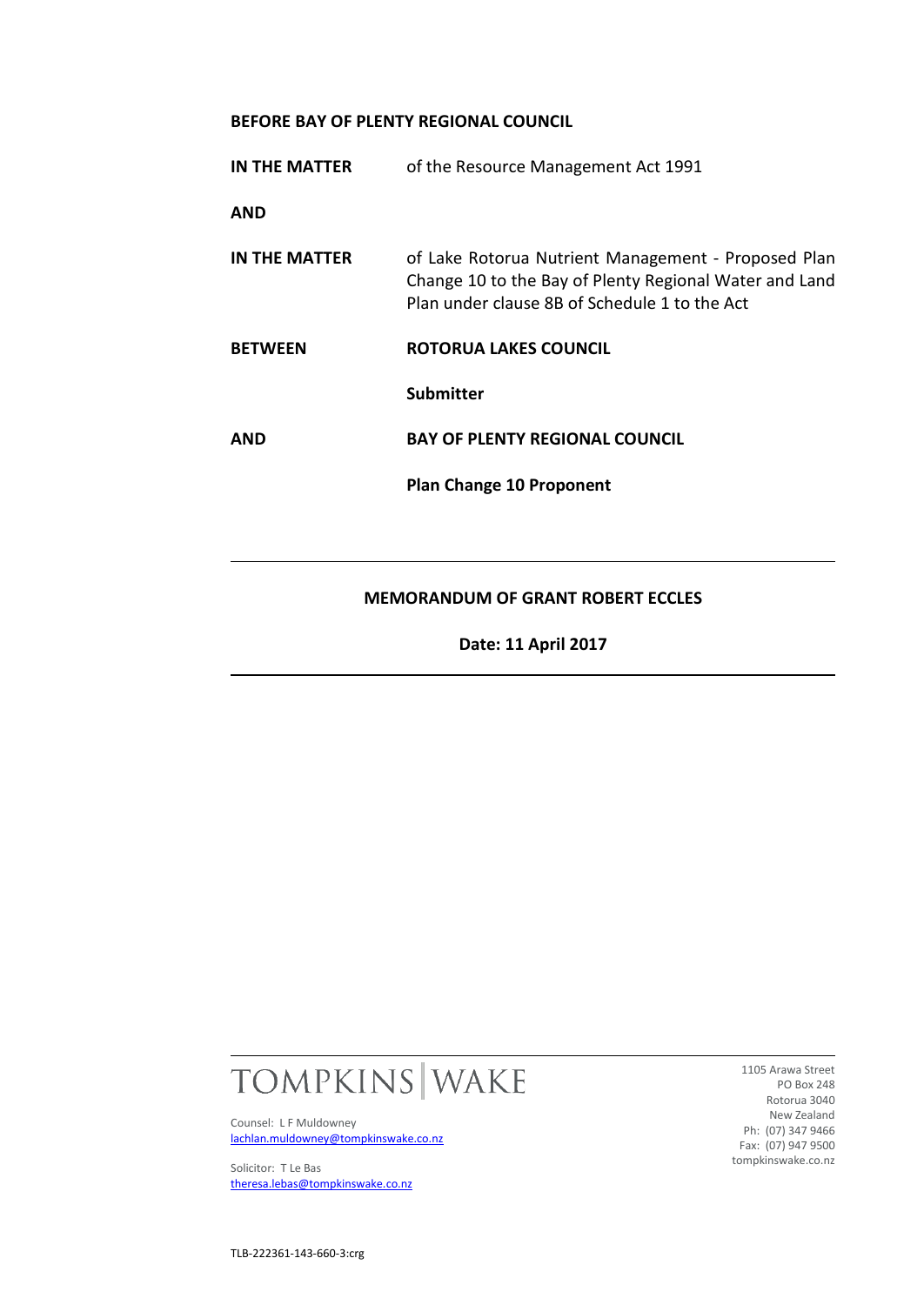### **Introduction**

- 1. This memorandum contains my response to the request made by the Hearing Panel during the presentation of my evidence at the PC10 hearing on 03 April 2017, to provide a written opinion on the following matters:
	- (a) What is the relevance of the effect of PC10 on underdeveloped land in terms of the relevant statutory tests for plan changes in the RMA?
	- (b) What effect does Rule LR R7 in PC10 have with regards to underdeveloped land?
	- (c) What statutory weight, if any, would the Integrated Framework set out in PC10 have if PC10 were to become operative in its current form?

## **What is the relevance of the effect of PC10 on underdeveloped land in terms of the relevant statutory tests for plan changes in the RMA?**

- 2. To aid in answering this question, it is necessary at the outset to set out the provisions of Section 32 of the RMA. Those provisions require the following:
	- (1) An evaluation report required under this Act must—
		- (a) examine the extent to which the objectives of the proposal being evaluated are the most appropriate way to achieve the purpose of this Act; and
		- (b) examine whether the provisions in the proposal are the most appropriate way to achieve the objectives by—
			- (i) identifying other reasonably practicable options for achieving the objectives; and
			- (ii) assessing the efficiency and effectiveness of the provisions in achieving the objectives; and
			- (iii) summarising the reasons for deciding on the provisions; and
		- (c) contain a level of detail that corresponds to the **scale and significance of the environmental, economic, social, and cultural effects** that are anticipated from the implementation of the proposal.
	- (2) An assessment under subsection (1)(b)(ii) must—
		- (a) identify and assess the benefits and costs of the environmental, economic, social, and cultural effects that are anticipated from the implementation of the provisions, including the opportunities for—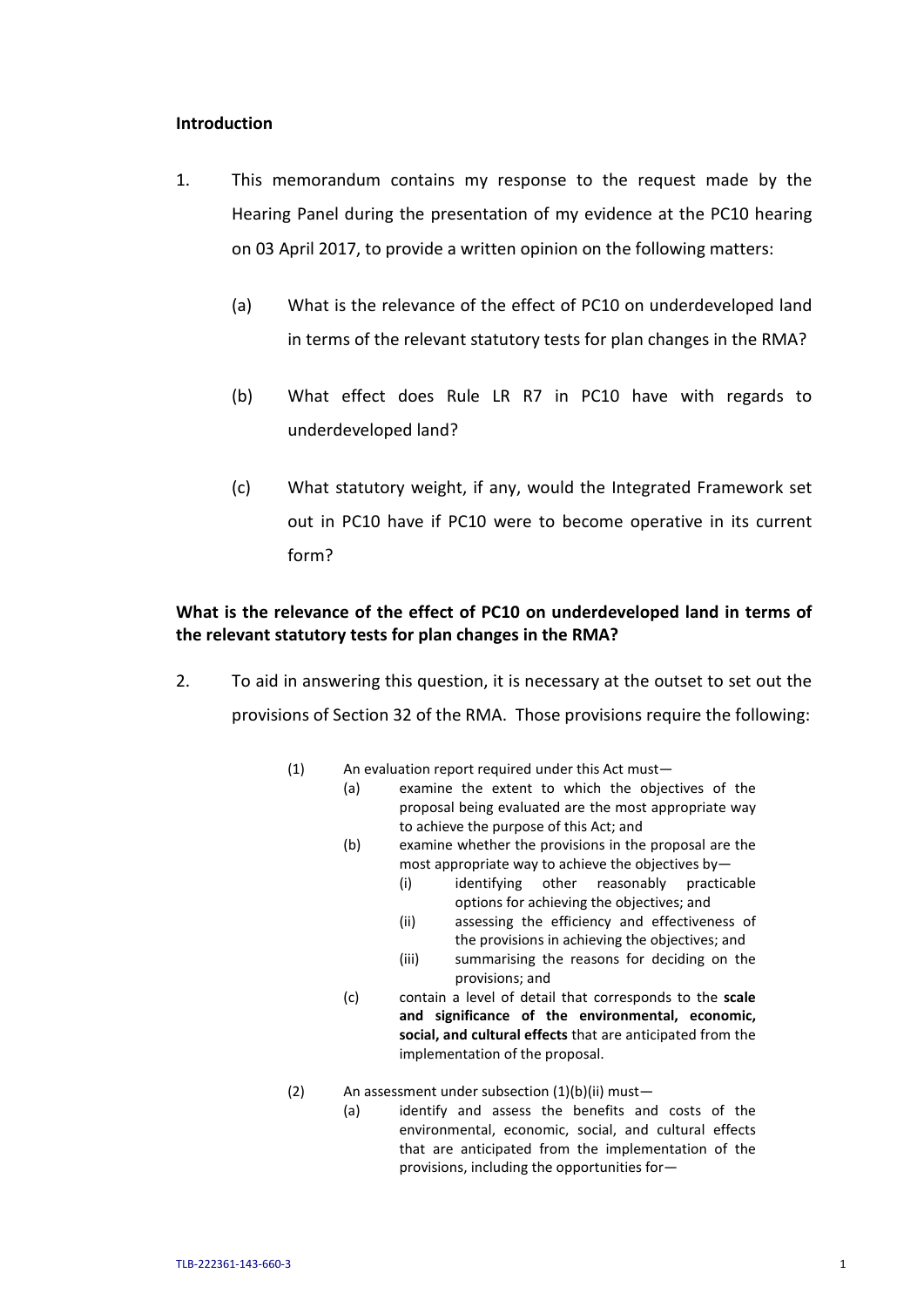- (i) economic growth that are anticipated to be provided or reduced; and
- (ii) employment that are anticipated to be provided or reduced; and
- (b) if practicable, quantify the benefits and costs referred to in paragraph (a); and
- (c) assess the risk of acting or not acting if there is uncertain or insufficient information about the subject matter of the provisions.
- 3. PC10 aims to give effect to the existing objectives and policies in the Bay of Plenty Regional Policy Statement. The RPS contains relevant "hard edged" policy WL 3B that dictates the achievement of limits to contaminants entering catchments at risk, with point c) setting a specified amount of nitrogen discharge to Lake Rotorua[1](#page-2-0).
- 4. The allocation of those contaminants is specified in Policy WL 5B that requires the specified amount of discharge to Lake Rotorua to be allocated having regard to a range of principles and considerations, including of most relevance to this discussion on underdeveloped land:
	- (a) Equity/fairness, including intergenerational equity;
	- (d) Iwi land ownership and its status, including any crown obligation;
	- (e) Cultural values;
	- (g) Existing land use
- 5. In terms of underdeveloped Māori land that has been returned to tangata whenua as redress for past breaches of the Treaty, the above issues are very important. This is because the redress is for past inter-generational inequity experienced by Māori. In the case of the CNIIWL land for example, there are 111,000 beneficiaries who would gain benefit from higher and better economic use of the land. That benefit would presumably manifest in social and cultural terms through opportunities for employment and economic growth.

<span id="page-2-0"></span> <sup>1</sup> 435 tonner per annum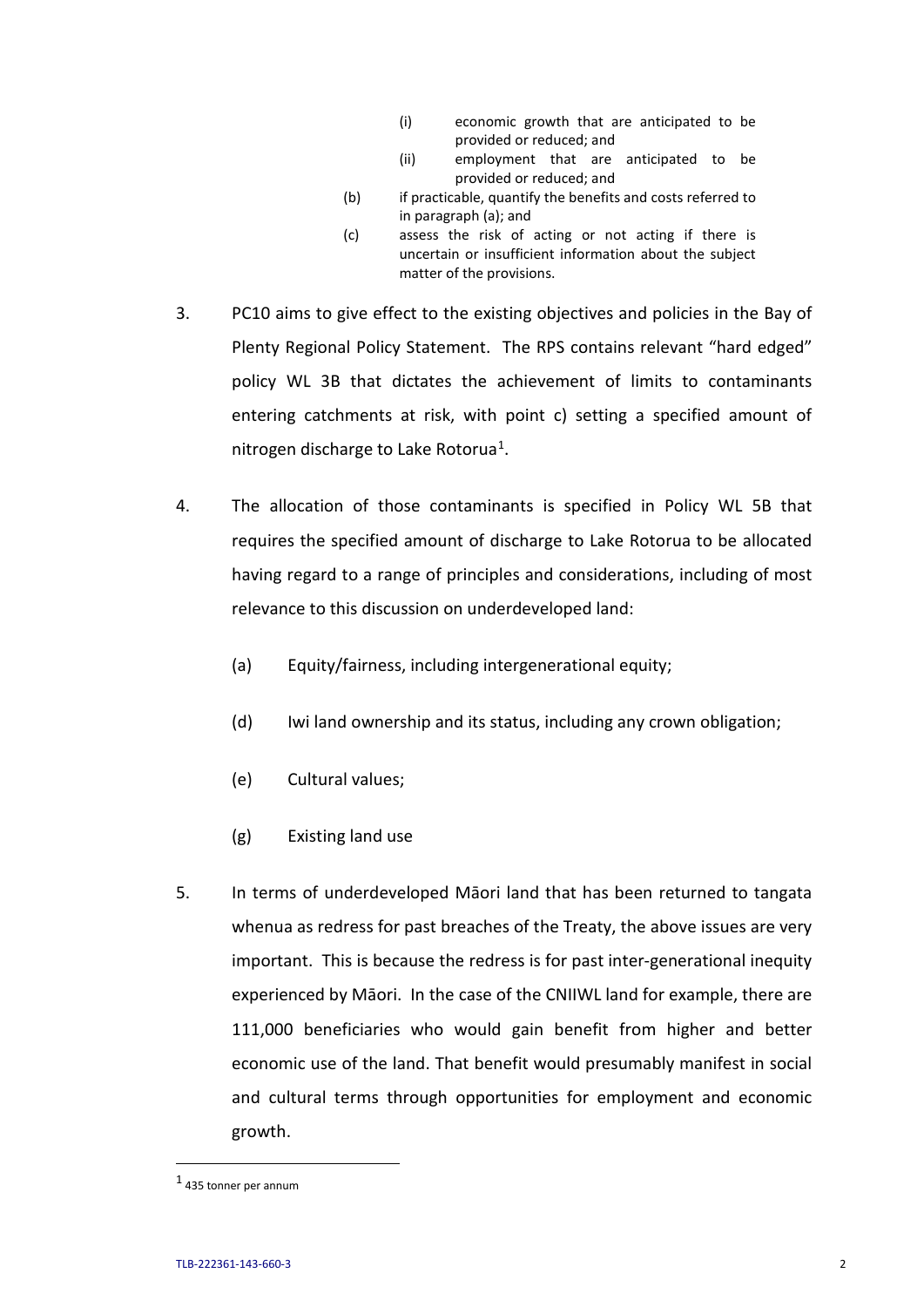- 6. The effect of PC10 will be to make it very difficult in a consenting sense (eg forestry to dairy is non-complying) and expensive in financial terms (eg purchase of nitrogen discharge allowance) for such land to be put to any higher and better use. In turn, that has the potential to thwart the purpose why the land was returned to tangata whenua. This will presumably perpetuate inequity for future generations and would not give effect to multiple relevant aspects of Policy WL5B of the RPS as set out earlier, in particular matters (a), (d), and (e).
- 7. This issue also goes to RMA section 8 Treaty principles of active protection, partnership, and mutual benefit. It also goes to section 6(f) and the purpose of the RMA as set out in section 5, which contains specific reference to people and communities and cultural matters.
- 8. The effect of PC10 on underdeveloped land, and in particular underdeveloped Māori land, is thus in my view a very significant issue that is fundamental to consideration of the appropriateness of PC10.
- 9. To provide further context to the significance of the issue, Ms McGregor from Rotorua Lakes Council has assisted me to review the calculations of underdeveloped Māori land present variously in the rebuttal evidence of Ms Moletta and Mr Lamb for the Regional Council, the s32 report, the s42A report, and the Perrin Ag report. Using slightly rounded numbers, our analysis concludes that:
	- (a) There is 15,000 ha of Maori land<sup>[2](#page-3-0)</sup> in the Lake Rotorua groundwater catchment (38% of total catchment area)
	- (b) 11,000ha of that 15,000ha is Māori Freehold Title, of which **5,600ha (48%) is underutilised** (Perrin Ag report + 935ha class 6 forestry as per Ms Moletta's rebuttal)

<span id="page-3-0"></span> <sup>2</sup> Māori Freehold Title and Settlement land in General Title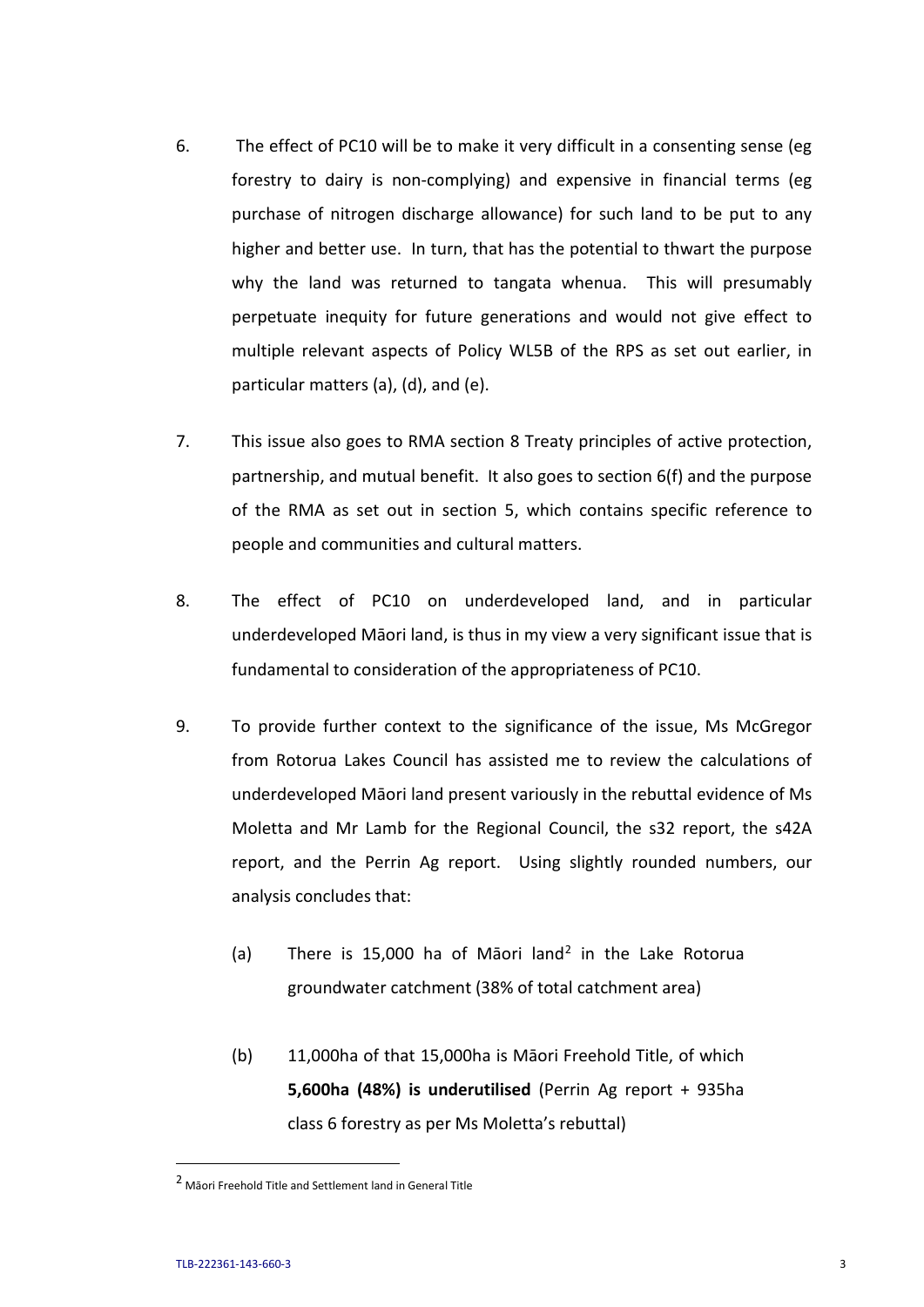(c) 4,000ha is settlement land in general title, and 3,100ha of that is owned by CNI. **2,500ha (79%) of the CNI 3,100ha is underutilised** (includes forestry on class 6 as per Ms Moletta's rebuttal)

Thus of all the Māori land in the catchment, approximately 8000ha (or 53%) is underutilised. This figure is also relevant to the effect of proposed Rule LR R7 which is discussed later in this memorandum (see paragraph 15 onwards).

10. Section 11.6 of the section 32 report discusses underdeveloped Māori land. It outlines constraints to development of Māori land and makes the following comment<sup>3</sup>:

> Because of these constraints, Objective 16 and Policy IW 1B of the RPS seek to enable the development of multiple-owned Māori Land. Furthermore, Policy WL 5B seeks to ensure that regard is given to Iwi land ownership and its status including any Crown obligation, for example when considering nitrogen allocation.

- 11. Despite this statement, the section 32 report does not address the matter of underdeveloped Māori land that has been returned to tangata whenua on a redress basis as part of settlements under the Treaty of Waitangi, as I have set out above.
- 12. A discussion then ensues on the impacts of Rule 11 on Māori land development. I note that the section 32 report refers to a report prepared in 2009 by the then Environmental Management Services that identified some potential inequalities associated with Rule 11:

Where land has not been developed intensively, Rule 11 does not 'credit' landowners for the extent to which a property has minimised the amount of nitrogen discharged.

Rule 11 prevents intensification of the land and therefore constrains future economic opportunities.

<span id="page-4-0"></span> <sup>3</sup> See page 120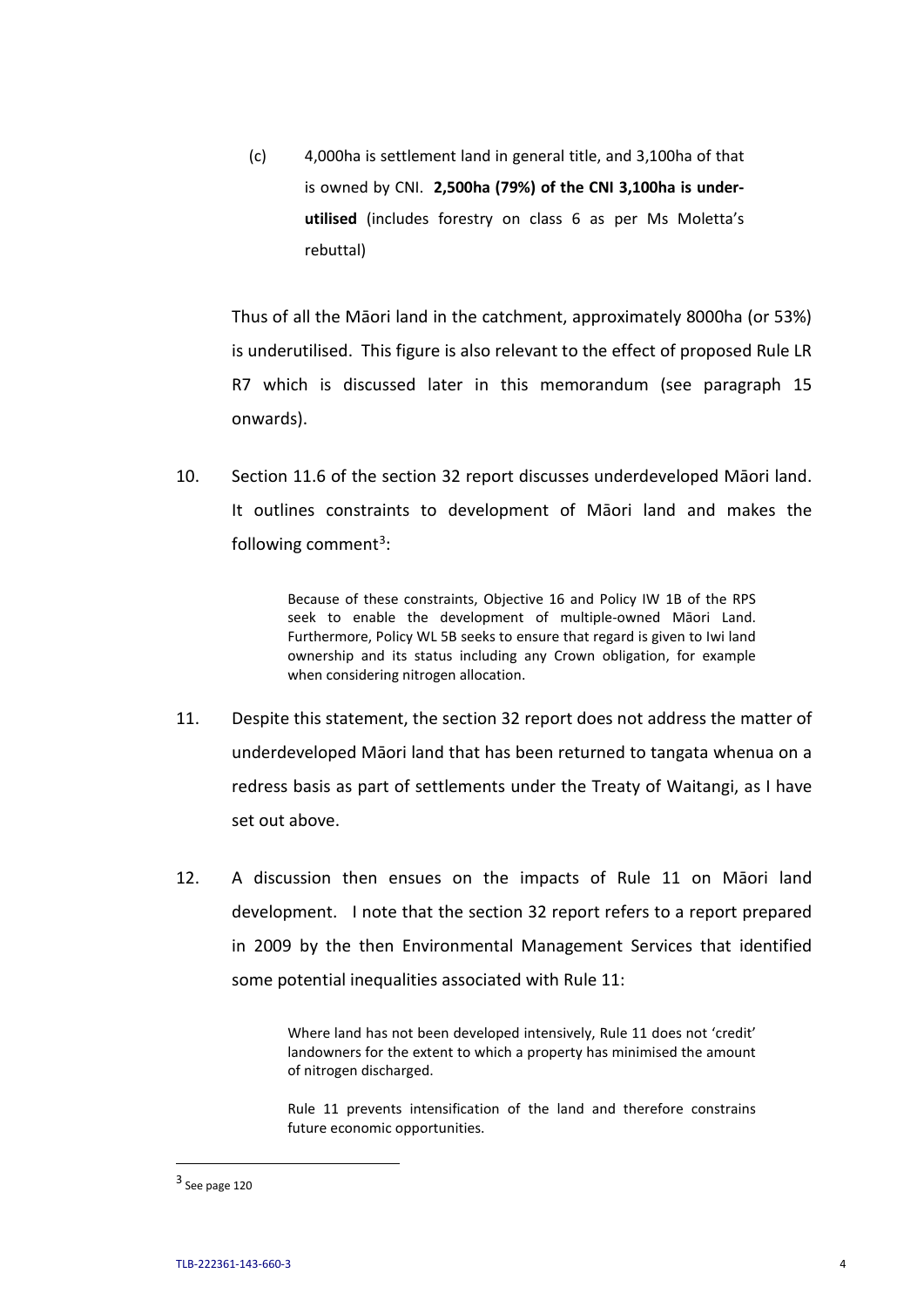The report questions whether Rule 11 properly recognises and provides for the relationship of Māori with their ancestral lands.

- 13. I note the above as it indicates that even when Rule 11 was introduced there were question marks over its appropriateness with regards to Māori land. The issue of nitrogen allocation mechanisms and how they affect underdeveloped Māori (and non-Māori) land is clearly not new.
- 14. In light of all the above, and from my review of the s32 analysis for PC10, and given the requirements of s32 set out above, my view is that the social and cultural effects of PC10 have not been addressed in the section 32 analysis in a manner that adequately corresponds to their scale and significance. The result is that PC10 does not in its current form give effect to BOPRPS Policy WL 5B.

#### **What effect does Rule LR R7 in PC10 have with regards to underdeveloped land?**

- 15. Rule LR R7 appears to be a method that in part attempts to address this issue. Rule LR R7 is important because it is presented by BOPRC as the primary mechanism to address the issue of underdeveloped land. BOPRC estimates that this rule impacts 2,800 ha of land, including 1,800 of Māori Freehold Title<sup>[4](#page-5-0)</sup>. Based on the calculations set out in paragraph 11 of this memorandum this is a small proportion compared with 8000ha of Māori underdeveloped land<sup>5</sup>. In my view the Rule as currently drafted contains a number of limitations that hinder its effectiveness and efficiency, and it thus falls short of meaningfully addressing the issue. Those limitations include:
	- (a) Nitrogen loss capped at 71% of the nitrogen loss rate for the Overseer drystock reference file; and

<span id="page-5-0"></span><sup>&</sup>lt;sup>4</sup> Page 22, Annex 1: Land receiving an increased allocation to the bottom of the Drystock Range of BOPRC Memorandum filed 22 March 2017.

<span id="page-5-1"></span><sup>5</sup> This contrasts with Mr Lambs calculation of 2,800ha impacted by rule LR R7, of which 1,800 is Māori land - refer page 22 (Annex 1) of BOPRC memorandum dated 22 March 2017, "Land receiving an increased allocation to the bottom of the Drystock Range"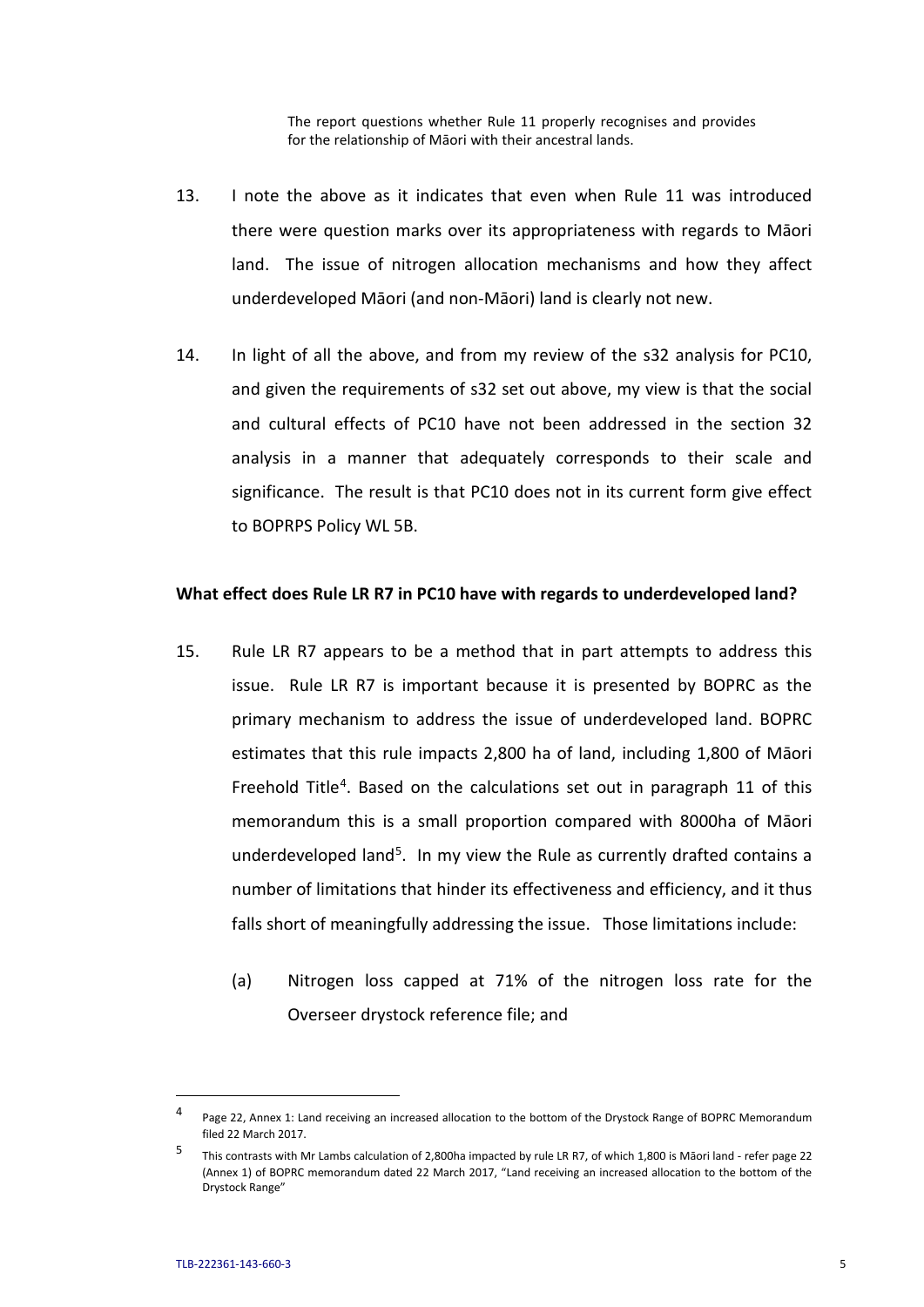- (b) An inability to transfer nitrogen loss entitlement either to or from the property/farming enterprise<sup>[6](#page-6-0)</sup>; and
- (c) No increase in effective area or nitrogen inputs from 29 February 2016.

# **What statutory weight, if any, would the Integrated Framework set out in PC10 have if PC10 were to become operative in its current form?**

- 16. The Integrated Framework is neither an objective (no new objectives are proposed by PC10), a policy, nor a method and is not referred to in any of the proposed policies or methods (Rules). It is instead set out in the Explanation section (Table LR 1) that precedes the policies and methods.
- 17. In any plan prepared under the Resource Management Act, the explanation section provides important context to the objectives, policies and methods. In this case, the Explanation section clearly sets out that the Integrated Framework provides the basis for the proportional nitrogen reductions being implemented through the rules and for the allocation methodology.
- 18. The context that the Integrated Framework provides would become important for decision makers when considering the merits of resource consent applications under the rules to be inserted by PC10, and the consistency or otherwise of any such application with the relevant provisions of the plan as required by  $s104(1)(b)(vi)$  of the RMA. In my view the Integrated Framework would, provided it is read in context with and considered alongside the relevant policies and methods, have strong statutory weight. On its own however, the Integrated Framework in its current location in the PC10 document would have little statutory weight.
- 19. To ensure that the Integrated Framework would hold meaningful statutory weight regardless of whether or not it is read in conjunction with other

<span id="page-6-0"></span> $^6$  BOPRC Counsel stated that this trading is limited only until 2022 however this is not apparent in the drafting.